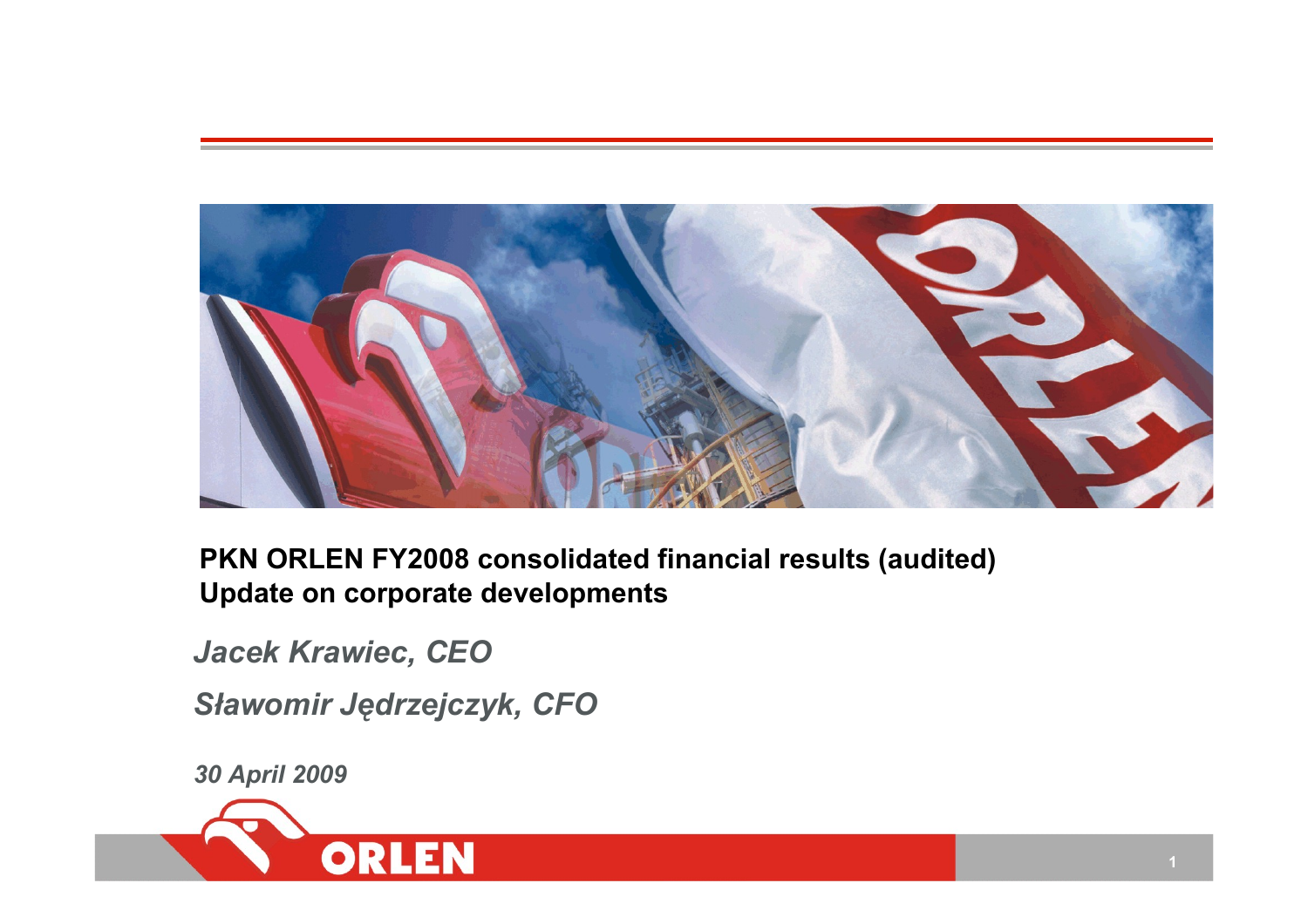### **Agenda**

- **1) Settlement with banks regarding credit agreements**
- **2) Put option execution with Government of Lithuania**
- **3) Assets allowance - IAS 36**
- **4) FY2008 consolidated financial results (audited)**
- **5) Mazeikiu Nafta development program**
- **6) Estimates of PKN ORLEN operating data for 1Q2009**

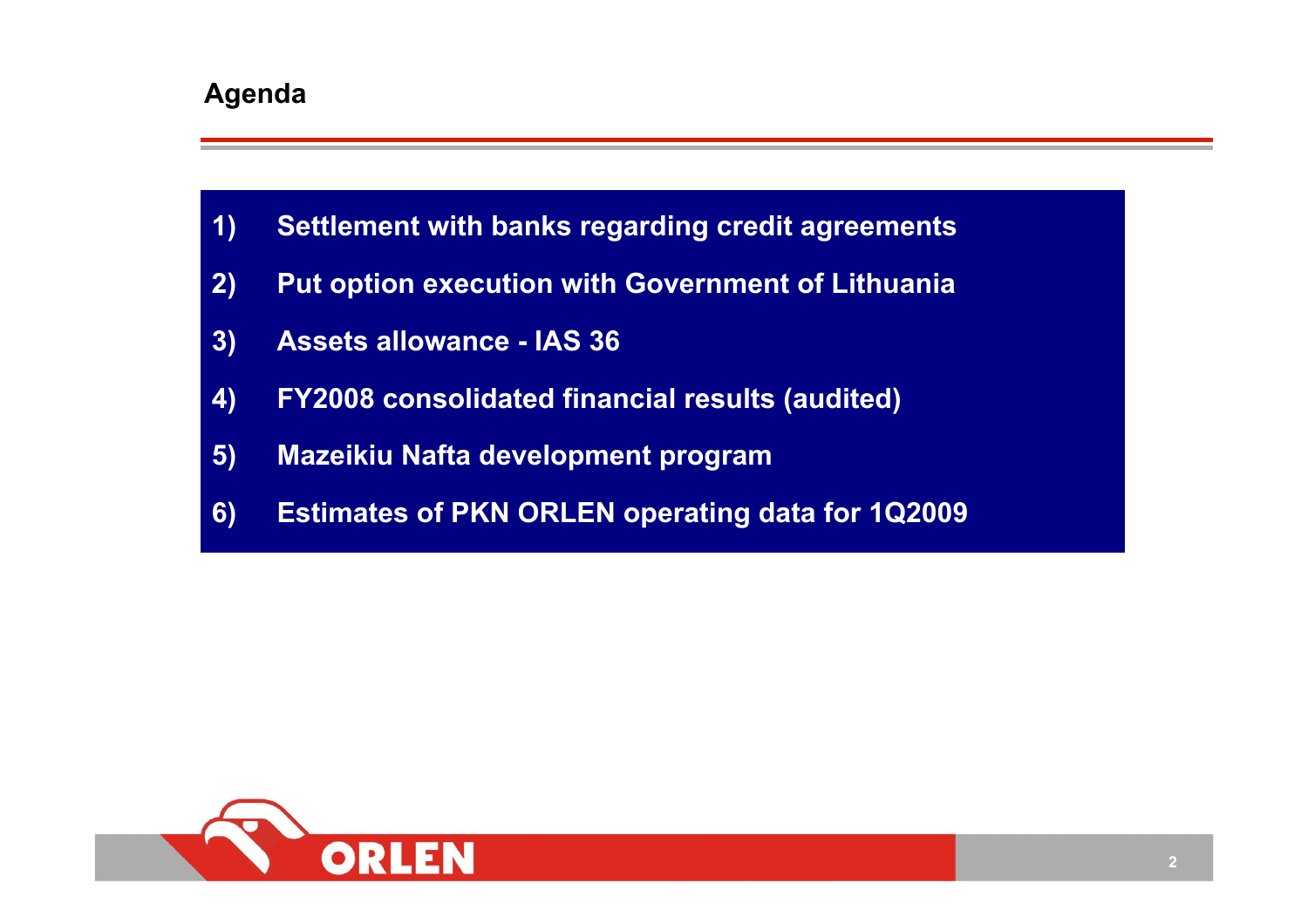## **PKN ORLEN S.A. signed settlement with banks regarding credit agreements**

| <b>AREA</b>                            | <b>ACTION</b>                                                                                                                                                                                                                                                                                                                                                                                  |
|----------------------------------------|------------------------------------------------------------------------------------------------------------------------------------------------------------------------------------------------------------------------------------------------------------------------------------------------------------------------------------------------------------------------------------------------|
| <b>SETTLEMENTS</b><br><b>SIGNATURE</b> | . On 27 April 2009 PKN ORLEN signed settlements with the banks with which PKN ORLEN<br>holds debt agreements for financing of its operations, the provisions of which could be<br>breached referring to the debt ratio expressed as debt net/EBITDA on the day of<br>publishing PKN ORLEN's consolidated financial statements for 2008.                                                        |
| <b>BANKS</b><br><b>ALLOWNACE</b>       | • On the basis of the settlements, the banks have agreed to a temporary breach by PKN<br>ORLEN of the financial ratios for the periods ended 31 December 2008 and 30 June 2009<br>as acceptable under the debt agreements. Thanks to that, the Company got back the<br>option to utilise the unused debt limits within the terms of those agreements.                                          |
| <b>CONDITIONS</b>                      | • PKN ORLEN has committed itself not to exceed the budgeted level of investment<br>expenditure in 2009.<br>• PKN ORLEN has committed not to recommend to the Company's shareholders the<br>dividend payments until the Company achieves the debt level acceptable by the debt<br>agreements.                                                                                                   |
| <b>COSTS</b>                           | • PKN ORLEN agreed to pay a one-off waiver fee. The amount of the waiver-fee meets the<br>market standards of this kind of agreement.<br>• PKN ORLEN agreed for an increase in debt margins from the day the settlements come<br>into force. The increased debt margins do not exceed the level of 3.00 percent. Increase<br>in debt margins is offset mainly by drop in basic interest rates. |

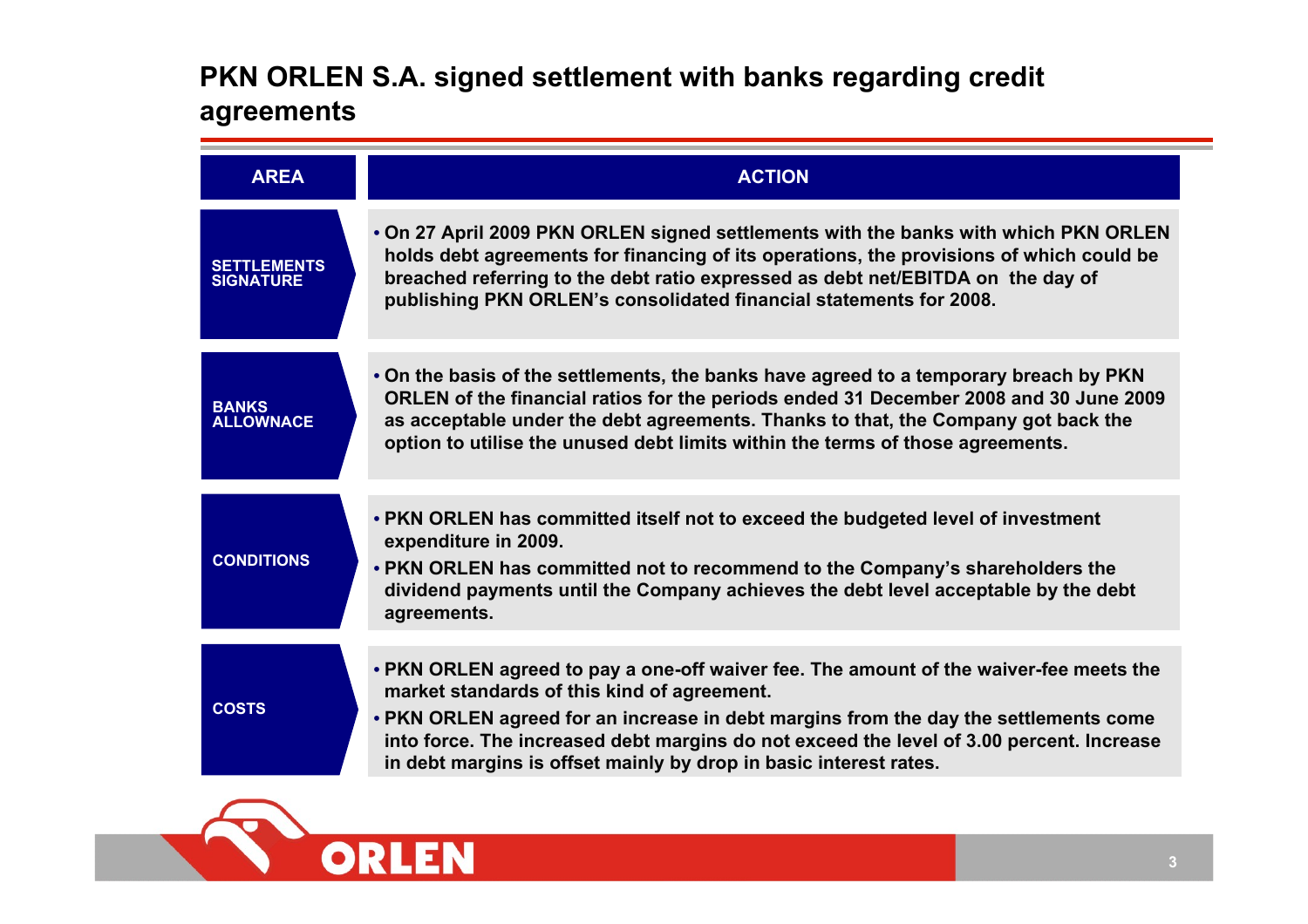### **PKN ORLEN has unused credit lines on the level of EUR 1 bn**

#### **Debt and unused credit lines**

- **Net debt at the end of 2008 amounted to PLN 12.6 bn.**
- **Foreign debt at the end of March 2009 is not significantly different from the debt at the end of 2008.**
- **At the end of 2008 as well as at the end of March 2009 PKN ORLEN's unused credit lines wereat the level of EUR 1 bn.**

| Influence of credits revaluation                                                                                                                                                                                                                                                                                                    | Debt structure as of 31 December 2008                             |
|-------------------------------------------------------------------------------------------------------------------------------------------------------------------------------------------------------------------------------------------------------------------------------------------------------------------------------------|-------------------------------------------------------------------|
| • At the end of 2008 PKN ORLEN gross debt<br>amounted to PLN 14 bl, in which debt in<br><b>EUR and USD constituted 83%.</b><br>• Effect of revaluation of debt in USD, due to<br>investment in Mazeikiu Nafta, is recorded in<br>equity.<br>• Effect of revaluation of debt in EUR is<br>recorded directly in the income statement. | <b>PLN</b> ; 12%<br>CZK; 6%<br><b>EUR: 46%</b><br><b>USD: 37%</b> |

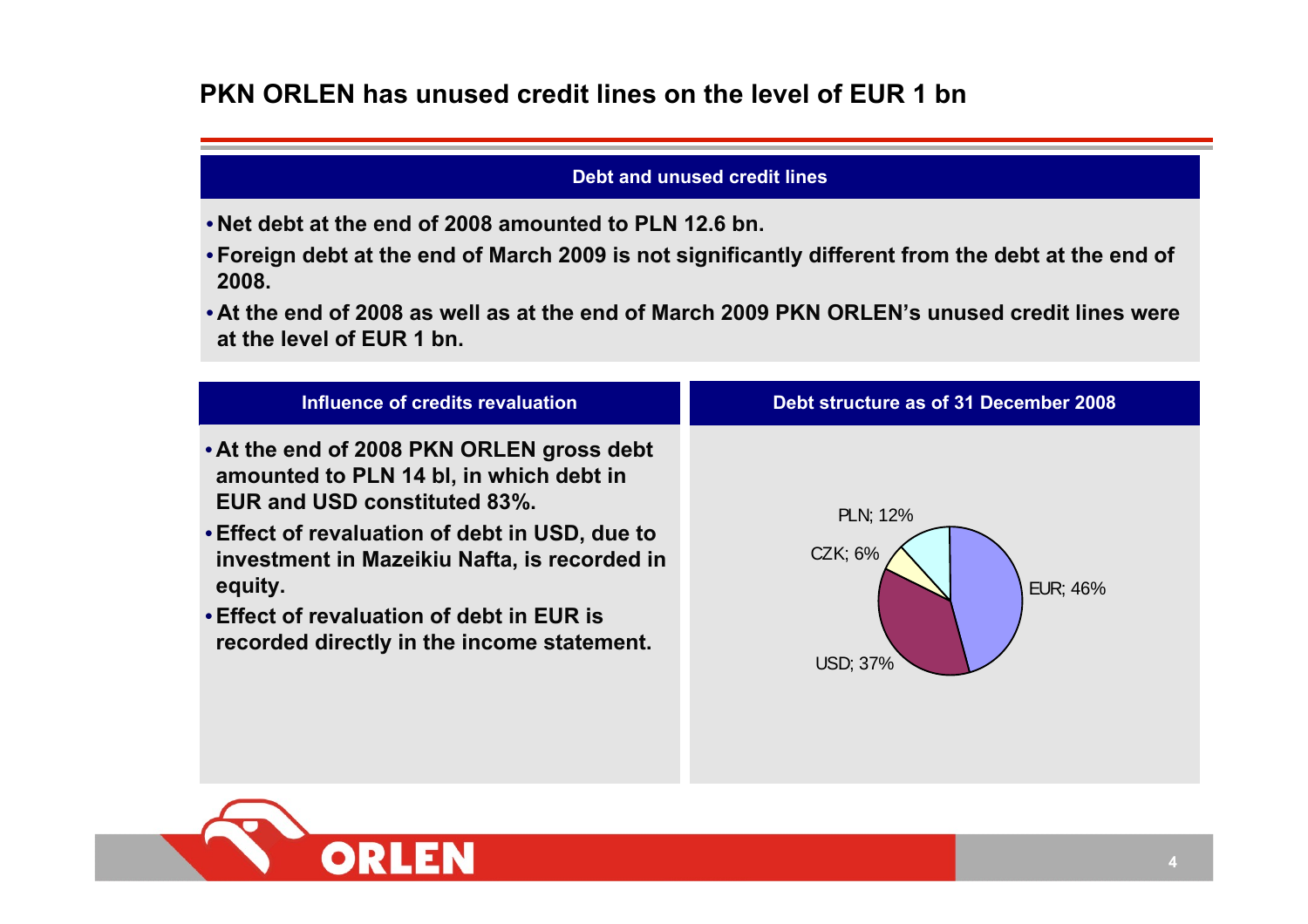## **Acquisition of AB Mazeikiu Nafta (MN) shares from the Government of Lithuania (GOL) under terms of put option agreement**

#### **Schedule of transaction**

- **9.06.2006 – signature of conditional Put Option Agreement with GOL (GOL entitled to sell PKN ORLEN its 70 750 th Mazeikiu Nafta shares)**
- **15.12.2006 – acquisition of MN shares from GOL and Yukos International UK B.V after fulfilling the condition**
- **10.03.2009 – GOL notification regarding option execution**
- **26.03.2009 – settlement with GOL regarding the schedule of option execution**
- **27.03.2009 – payment of the first instalment (20% of price)**
- **29.04.2009 – payment of the second instalment, transaction completed**

#### **Consequences of transaction**

- **PKN ORLEN owns shares representing 100% of Mazeikiu Nafta's registered capital and can solely make corporate decisions regarding company operations**
- **Expired are the GOL's rights to:** 
	- **appoint one of nine members of the Supervisory Board of MN**
	- **appoint one of seven members of the Management Board of MN**
	- **veto corporate decisions in MN**
	- **request that PKN ORLEN sells all its shares in Mazeikiu Nafta (in certain circumstances)**
	- **first refusal over MN shares**

#### **Transaction parameters**

- **Shares acquired – 70 750 000 ordinary MN shares (ca 9,98% of registered capital)**
- **Price – USD 4.0205 per one share, i.e. USD 284 450 375 in total**

**On 29 April 2009, as a result of realizing the put option agreement with GOL dated 9 June 2006, PKN ORLEN become the sole shareholder in Mazeikiu Nafta.**

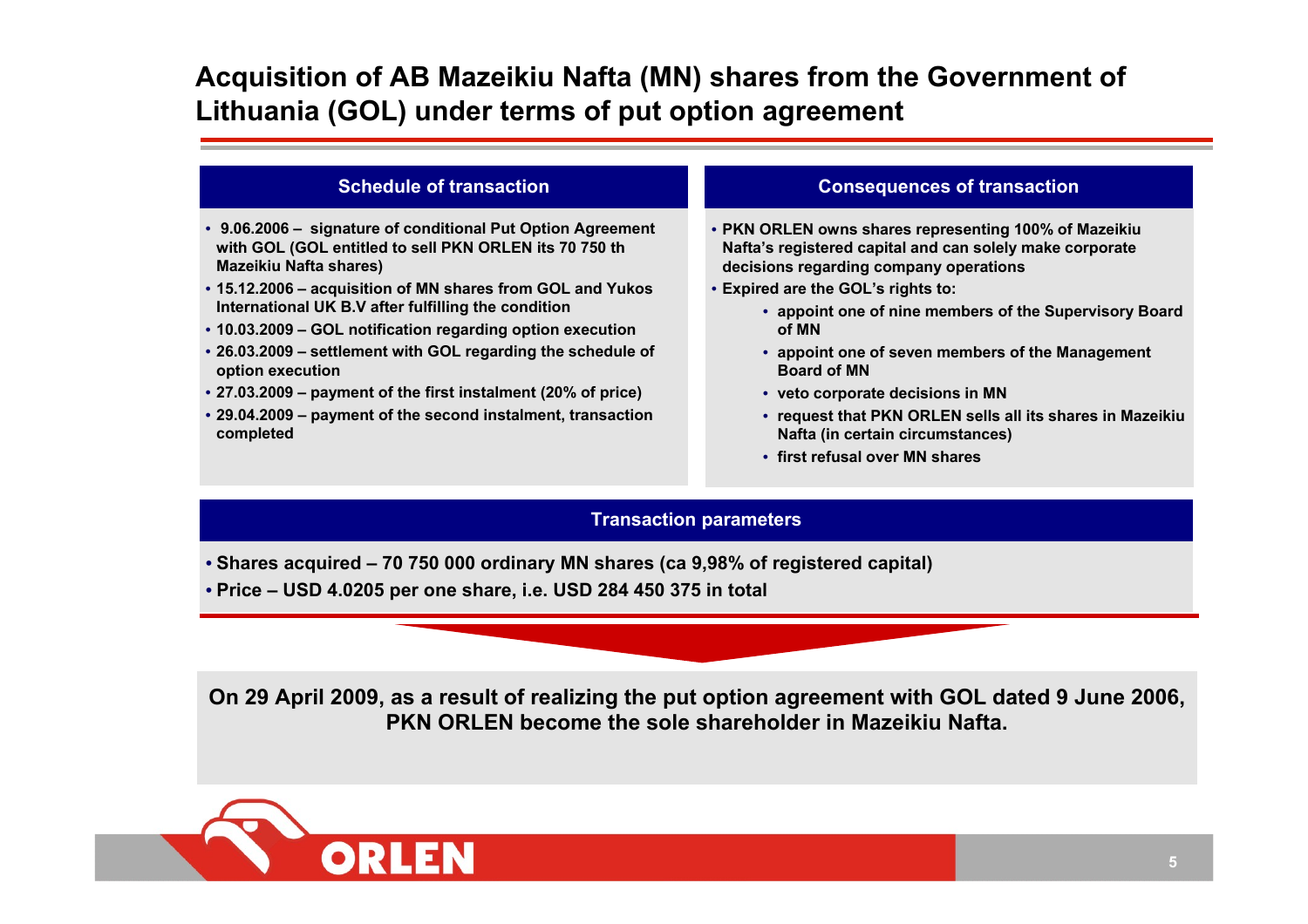### **IAS 36 , Impairment of assets"**

DRI

### **International Accounting Standard (IAS) 36 – impairment of assets**

**In accordance with IAS 36 tangible assets are carried at no more than their recoverable amount, as of balance day (value higher of two: fair value or value in use).**

**Reasons to make impairment test in PKN ORLEN in 2008:**

•**worsening of macroeconomic situation due to the world crisis**

•**decrease in crude oil prices and pressure on refining and petrochemical margins**

•**drop in the price of PKN ORLEN shares quoted on the Warsaw Stock Exchange below their book value**

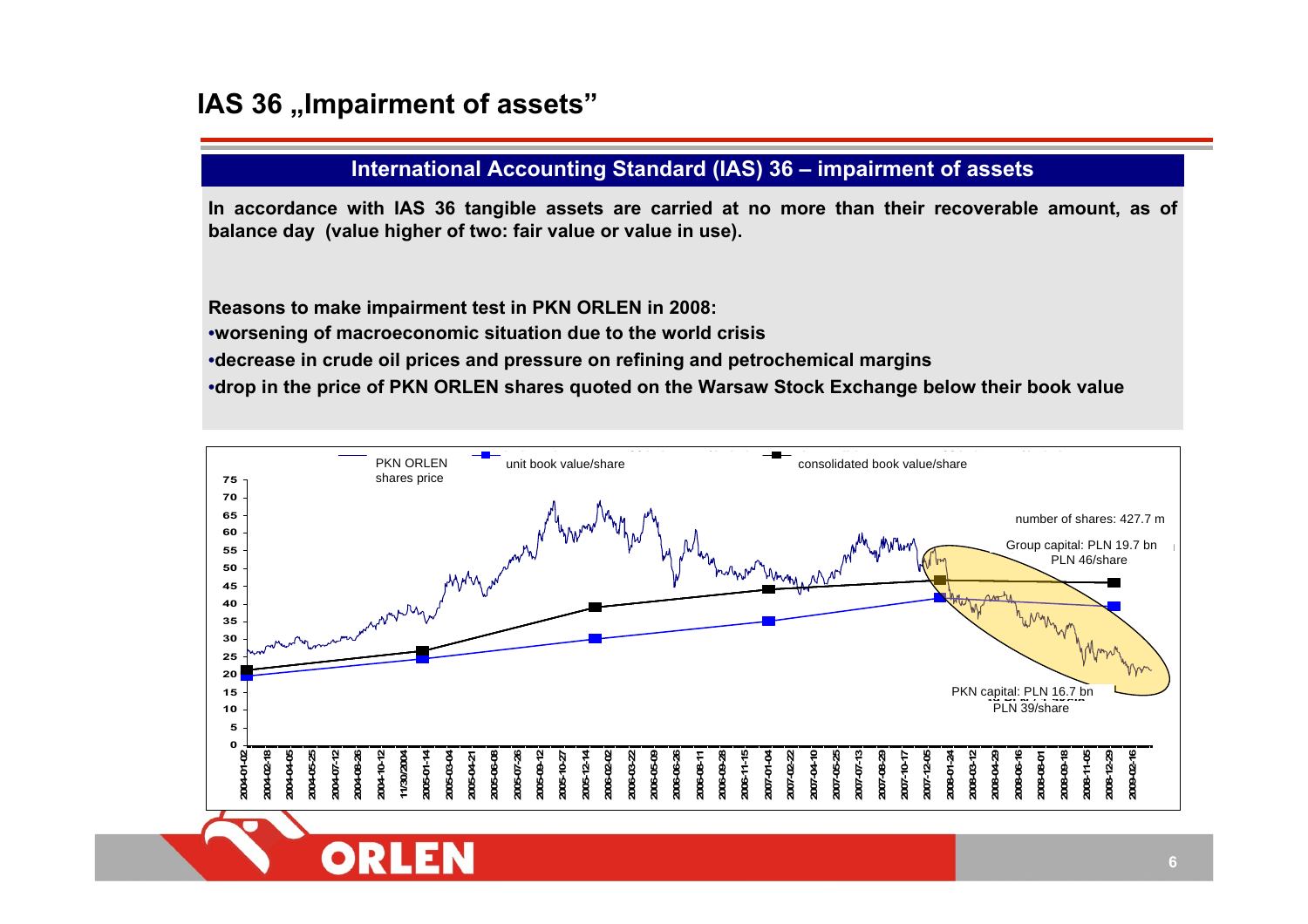### **PKN ORLEN reported results (consolidated) for 2008 are influenced by inventory allowance to the amount of PLN 2.4 bn**

| PLN <sub>m</sub>                         | 2008<br>(unaudited) | <b>Mazeikiu</b><br><b>Nafta</b><br>allowance | Inventory<br>allowance - other<br>companies | <b>Other</b> | 2008<br>(audited) |
|------------------------------------------|---------------------|----------------------------------------------|---------------------------------------------|--------------|-------------------|
|                                          | $\overline{2}$      |                                              |                                             |              | $\mathbf 1$       |
| <b>Revenues</b>                          | 79 535              |                                              |                                             |              | 79 535            |
| <b>EBIT</b>                              | 758                 | $-2$ 171                                     | $-195$                                      | 5            | $-1603$           |
| <b>Financial</b><br>operating            | $-1558$             |                                              |                                             | $-21$        | $-1579$           |
| <b>Net profit</b>                        | $-632$              | $-1737$                                      | $-145$                                      | $-13$        | $-2527$           |
| <b>Tangible and</b><br>intangible assets | 29 180              | $-2$ 171                                     | $-195$                                      | 12           | 26 8 26           |
| <b>Net debt</b>                          | 12 557              |                                              |                                             |              | 12 557            |

**The main changes in relation to the data presented in 4 quarter 2008 report refer to impairment tests effects in 2008 results, conducted in accordance to IAS 36 and finished after publication of quarterly data.**

**Inventory allowances at the level of Group results refers to tangible and intangible assets.**

**The inventory allowance refered mainly to Mazeikiu Nafta. The inventory allowances were also made to Jedlicze Refinery, Trzebinia Refinery and Spolana.**

**The other changes refer mainly to the update of assumed costs estimates in 2008.**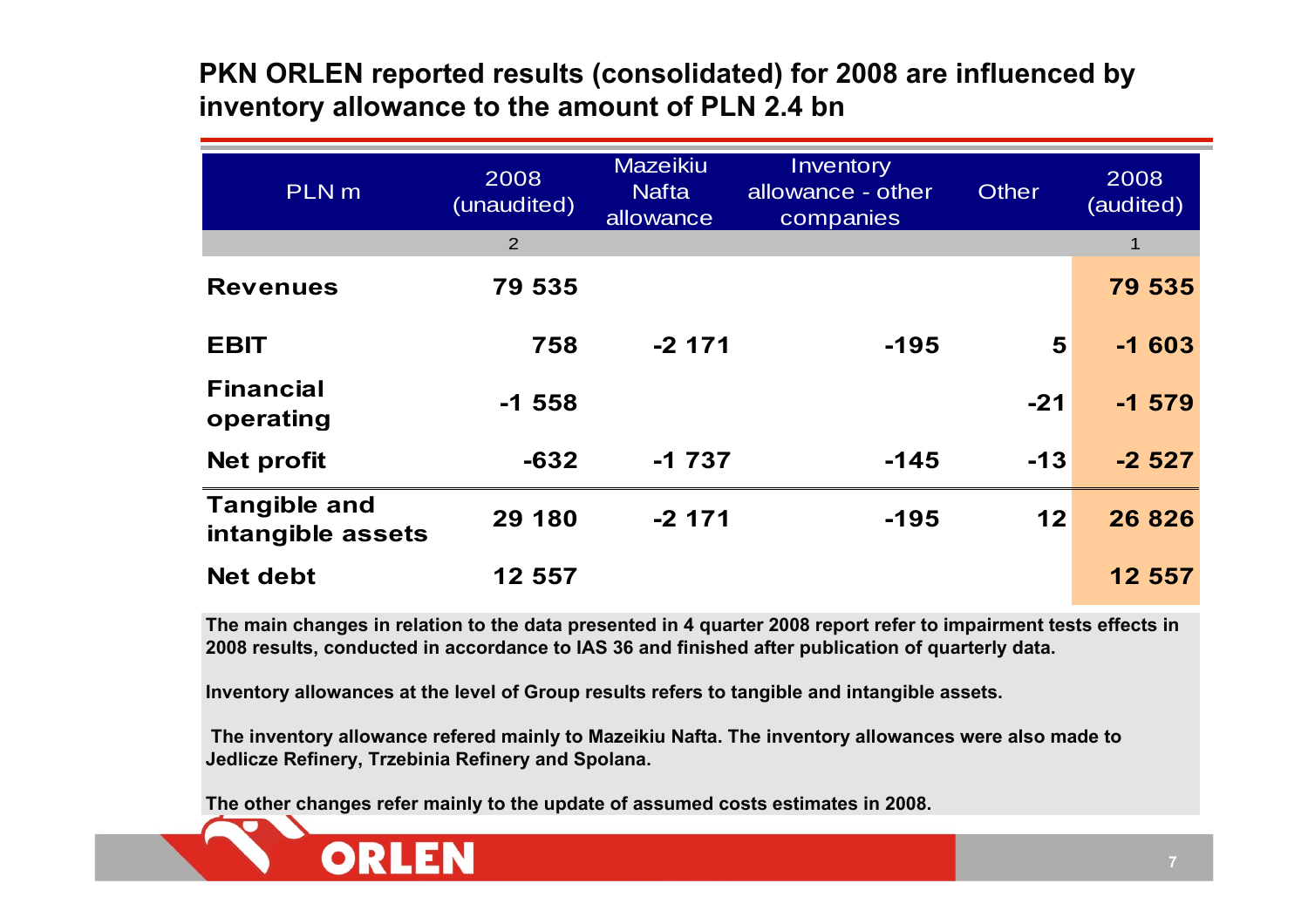## **PKN ORLEN reported results (unconsolidated) for 2008 are influenced by inventory allowance to the amount of PLN 1.7 bn**

| PLN <sub>m</sub>              | 2008<br>(unaudited) | <b>Mazeikiu</b><br><b>Nafta</b><br>allowance | Inventory<br>allowances - other<br>companies | <b>Other</b>     | 2008<br>(audited) |
|-------------------------------|---------------------|----------------------------------------------|----------------------------------------------|------------------|-------------------|
|                               | 2                   |                                              |                                              |                  | $\mathbf{1}$      |
| <b>Revenues</b>               | 57 227              |                                              |                                              |                  | 57 227            |
| <b>EBIT</b>                   | 633                 | $\boldsymbol{0}$                             | $-14$                                        | 17               | 636               |
| <b>Financial</b><br>operating | $-1054$             | $-1730$                                      | 84                                           | $\boldsymbol{0}$ | $-2700$           |
| <b>Net profit</b>             | $-242$              | $-1401$                                      | 57                                           | 14               | $-1572$           |
| <b>Shares</b>                 | 11 987              | $-1730$                                      | 84                                           |                  | 10 341            |
| <b>Net debt</b>               | 9787                |                                              |                                              |                  | 9 7 8 7           |

**The main changes in relation to the data presented in 4 quarter 2008 report refer to impairment tests effects in 2008 results, conducted in accordance to IAS 36 and finished after publication of quarterly data.**

**Inventory allowances at the level of PKN ORLEN results refer mainly to effects of impairment tests on 90% of Mazeikiu Nafta shares. The reversal of inventory allowances refers mainly to Orlen Deutschland.**

**The other changes refer mainly to the update of assumed costs estimates in 2008.**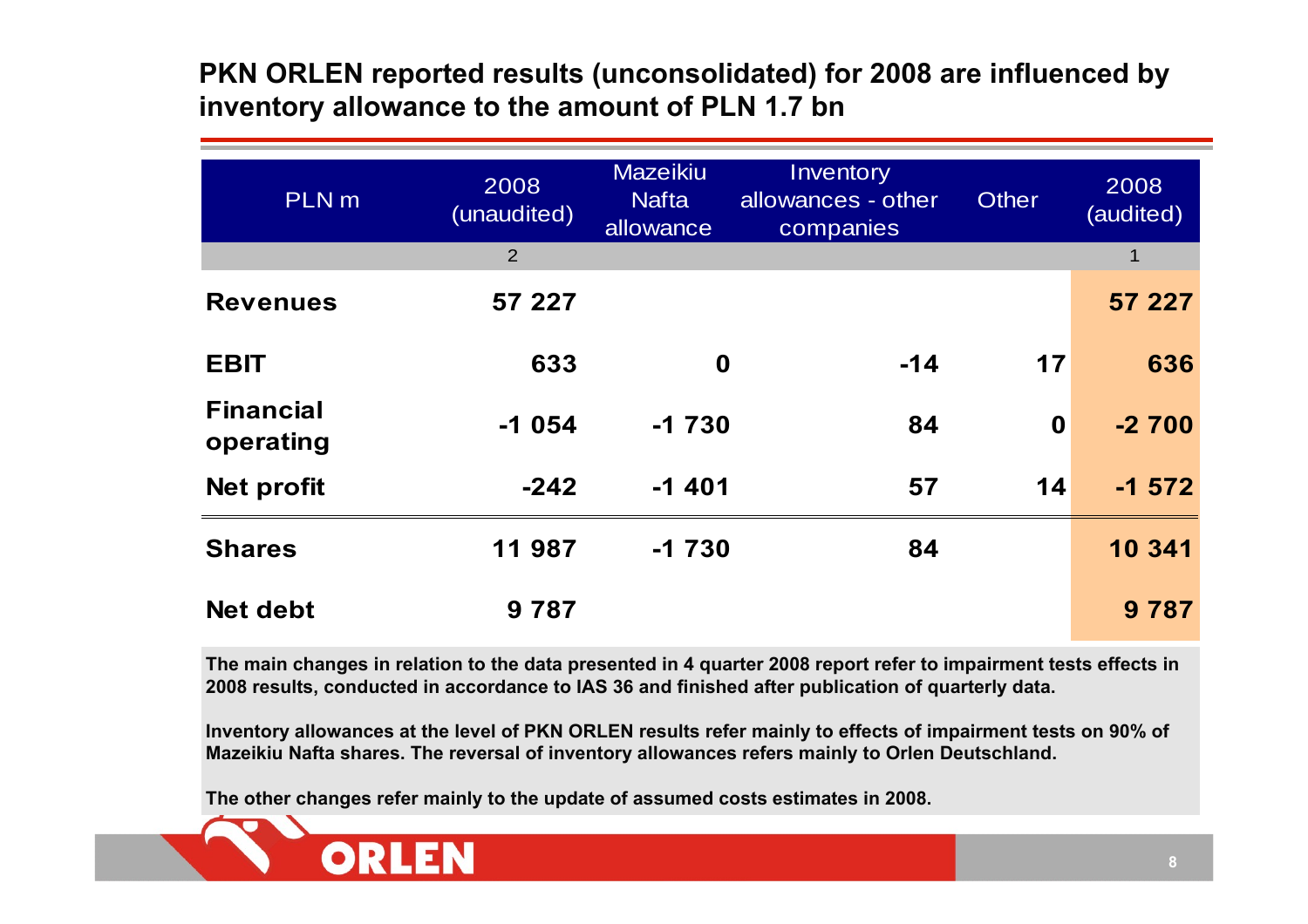## **Up to now actions of profitability improvement in Mazeikiu Nafta**

- **After acquisition of Mazeikiu Nafta the Value Construction Programme (VCP) was started. The Programme was concentrated on increasing of profitability, improving operational efficiency and modernization of production units.**
- **Realization of VCP Programme brought many tangible benefits:**
	- **Building of FCC Unit was finished – adjustment to EU requirements regarding sulphur content in gasoline**
	- **General renovation was conducted (refinery shutdown for 6 weeks in 2007)**
	- **Vacuum Distillation Unit ( VDU), which was destroyed by fire in 2006, was rebuilt.**
	- **New Hydrogen Unit, which will ensure necessary amount of hydrogen for modernized Fuels Desulphurization Units, was built.**
	- **Modernization of two Diesel Hydrodesulphurization units was finished – full production capacity of diesel with low sulphur contents (below 10 ppm)**
	- **Competence in sea trading was being strengthened – improvement of commercial terms thanks to elimination of non-optimal contracts with agents**
	- **Operating costs reduced through employment reduction, decrease of energy intensity, reduction of own losses**

**In years 2006-2008 capital expenditure amounted to USD 800 m and consolidated EBITDA result USD 300 m. Result achieved by the Company was below the assumed plans, mainly due to fire on VDU column, suspension of direct crude oil deliveries by pipeline and efficiency improvements not fully achieved.**

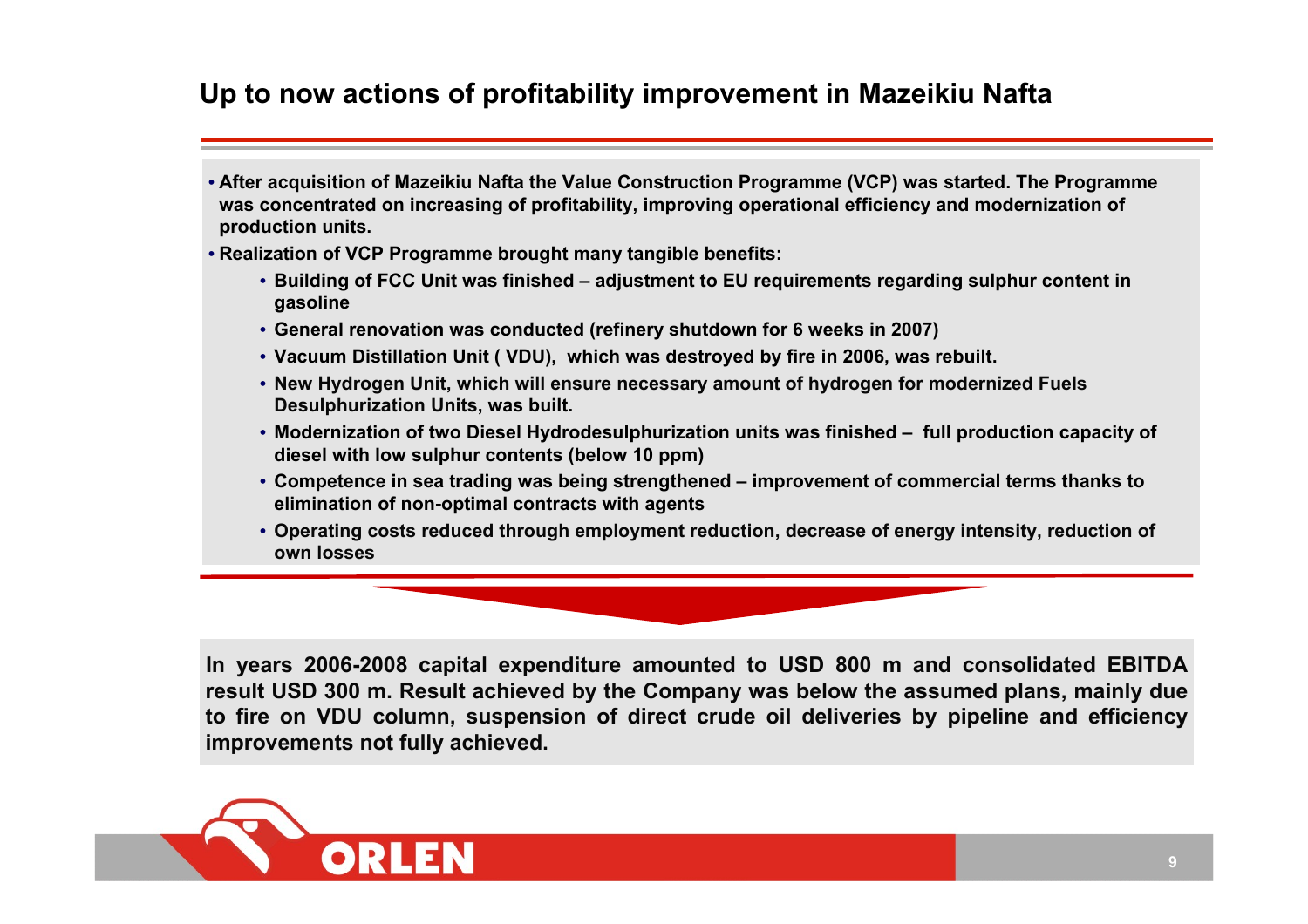### **Further actions in value growth of Mazeikiu Nafta**

- **Recent years allowed us to gain a lot of experience and prepare a plan of further actions adjusted to the current macro situation.**
- **Initiatives targeted at improvement of financial results will be realized within the frame work of the started second phase of VCP.**

| <b>Efficiency improvement</b>                                                                                                                                                                                                                                                                                                                                                | <b>Optimal finish of modernisation</b><br>plan                                                                                                                                                                                                                                                                                                         | <b>Focus on logistics improvement</b>                                                                                                                                             |
|------------------------------------------------------------------------------------------------------------------------------------------------------------------------------------------------------------------------------------------------------------------------------------------------------------------------------------------------------------------------------|--------------------------------------------------------------------------------------------------------------------------------------------------------------------------------------------------------------------------------------------------------------------------------------------------------------------------------------------------------|-----------------------------------------------------------------------------------------------------------------------------------------------------------------------------------|
| • Strengthening of segmental<br>management, i.e. further integration of<br>common operating actions, for example<br>central purchasing system<br>• Full implementation of SCM (supply<br>chain management) - common process<br>of planning in production, logistics and<br>sales<br>• Increase of efficiency of sea sales<br>• Consistent improvement of operating<br>ratios | • Capital expenditures optimization<br>through improvement of contracting<br>process and projects realization<br>• Projects realization among others in<br>processing depth and light fractions<br>yield, improvement of refining furnaces<br>efficency, sulphur graining<br>• Preparation and carrying out of general<br>maintenance shutdown in 2010 | • Access to the sea terminal<br>• Building of production pipeline<br>• Optimization of railway transport<br>conditions<br>• Potential restart of direct deliveries by<br>pipeline |

**By 2012 a significant improvement of EBITDA at Mazeikiu Nafta is planned. Full potential of VCP 2 will be estimated with the current and forecasted macro situation.**

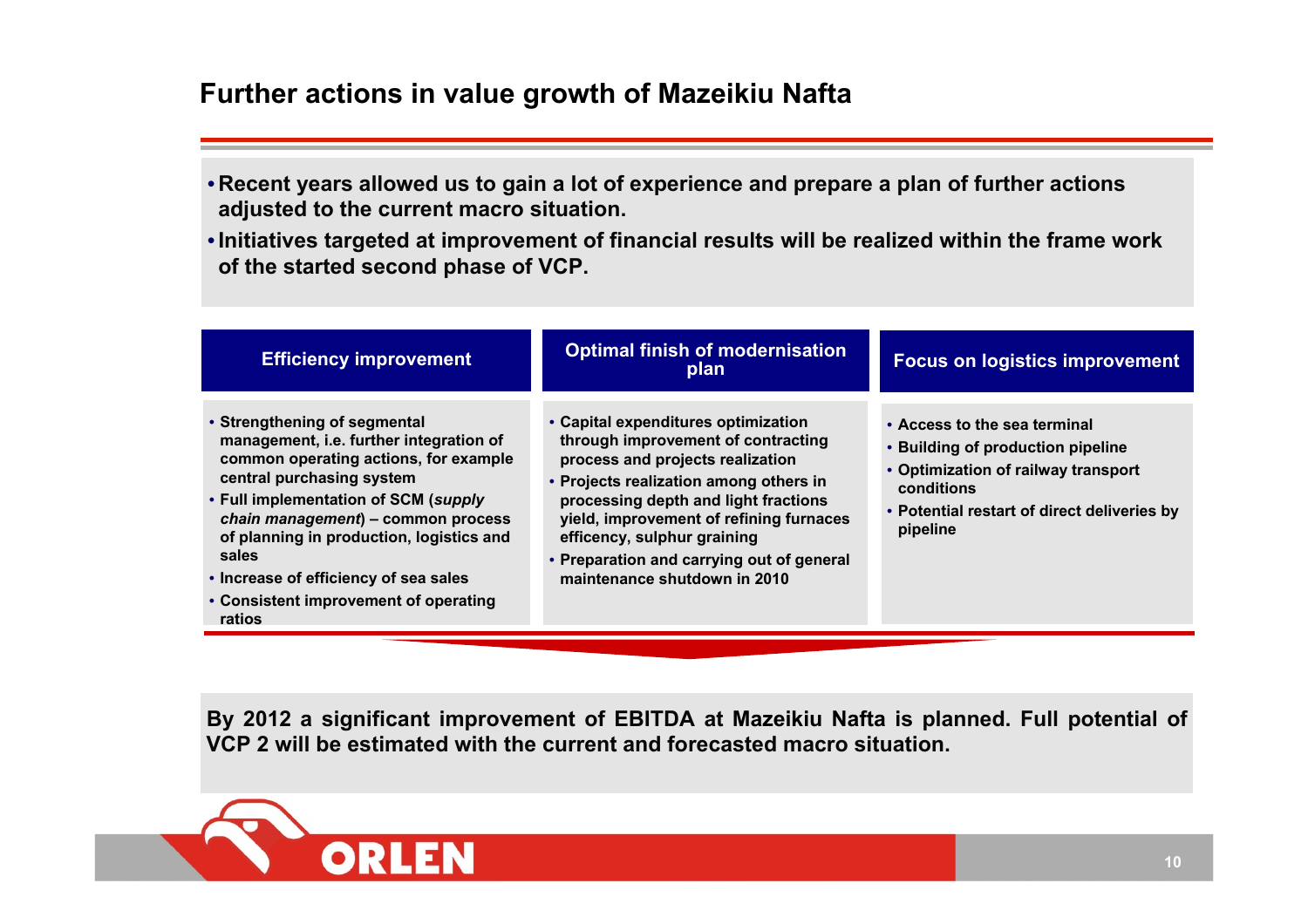### **Macroeconomic situation in 2009**





#### **Variable macroeconomic environment in 2009**

- **Stable crude oil price at the level of USD 40-50/bbl means lower cost of fuel consumed for own energy needs**
- **PLN depreciation influences positively on operating results and negatively on financial costs**
- **Ural/Brent Differential lower in1q2009 vs. 1q2008**

 $\bullet$   $\blacksquare$ 

- **Model refining margin is higher in 1q2009 in comparison to 1q2008**
- **Volumes could be the significant factor for PKN ORLEN results. Our target is an increase above market average.**

#### **Impact of environment on key segments in 1Q2009**

#### **REFINERY**

- **Neutral impact of total effect of differential and model refining margin in foreign currency**
- **Positive influence of higher volumes and depreciation of PLN in comparison to foreign currencies**
- **Negative impact of maintenance shutdowns and temporary technical problem s**

#### **PETROCHEMICALS**

- **Decrease of model petrochemical margins on olefins and polyolefins**
- **Drop in volume sales**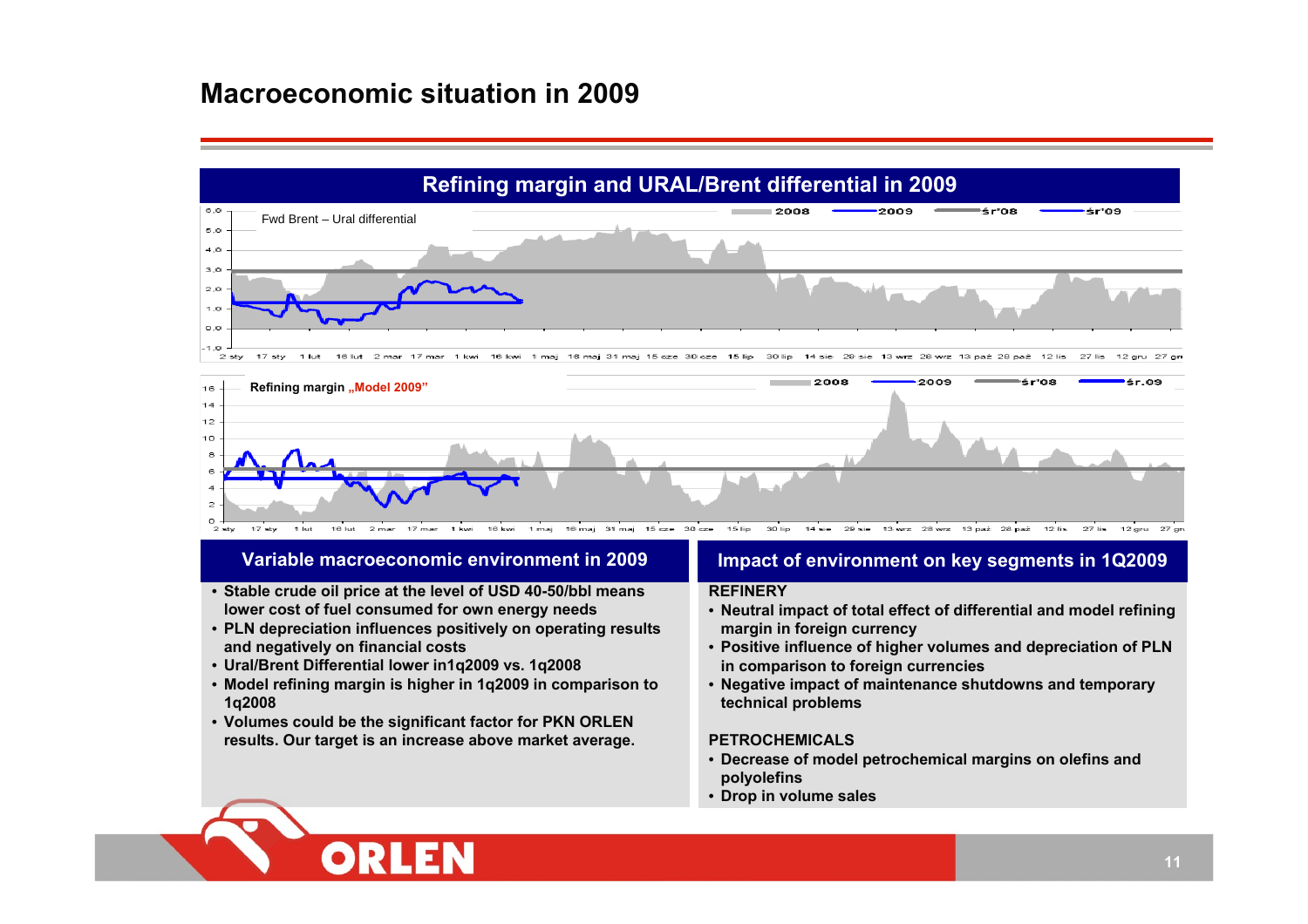**Starting from 2009 PKN ORLEN introduces new way of presenting model margins for PKN ORLEN Group so as to better reflect PKN ORLEN operating results in refining and petrochemical segment.**

### **Refining margin "Model 2009"**

*Revenues (93,5% products = 36% gasoline + 43% diesel + 14,5% HHO) - costs (100% input, i.e. crude oil and other feedstock). Total input is calculated in accordance with Brent quotations. Spot market quotations.*

*Simplifying assumptions:*

*36% gasoline (simplified model) = 19,8% gasoline + 2,3% LPG + 14% naphtha 43% diesel (simplified model) = 35,4% diesel + 3,0% HHO + 3,3% JET + ca 1% oils (remaining part) 14,5% HHO (simplified model) = 7,8% HHO + 3,0% bitumen + ca. 4 % others (without oils)*

#### **Petrochemical margin ..Model 2009"**

*Revenues (98% products = 44% HDPE + 7% LDPE + 35% PP Homo + 12% PP Copo) - costs (100% input = 75% naphtha + 25% LS VGO) market quotations contract.*

### **Own consumption in model margins "Model 2009"**

*12% own consumption and losses / input of crude oil*

- *- 1% change of benchmark base of own consumption and losses from the crude oil to crude oil and other feedstock*
- *= 11% own consumption and losses / total input (crude oil + other feedstock)*

*6,5% own technological consumption and losses ascribed to refining segment*

*1,0% own technological consumption and losses ascribed to petrochemical segment*

*3,5% consumption of own feedstock in the process of production of electric energy and steam*

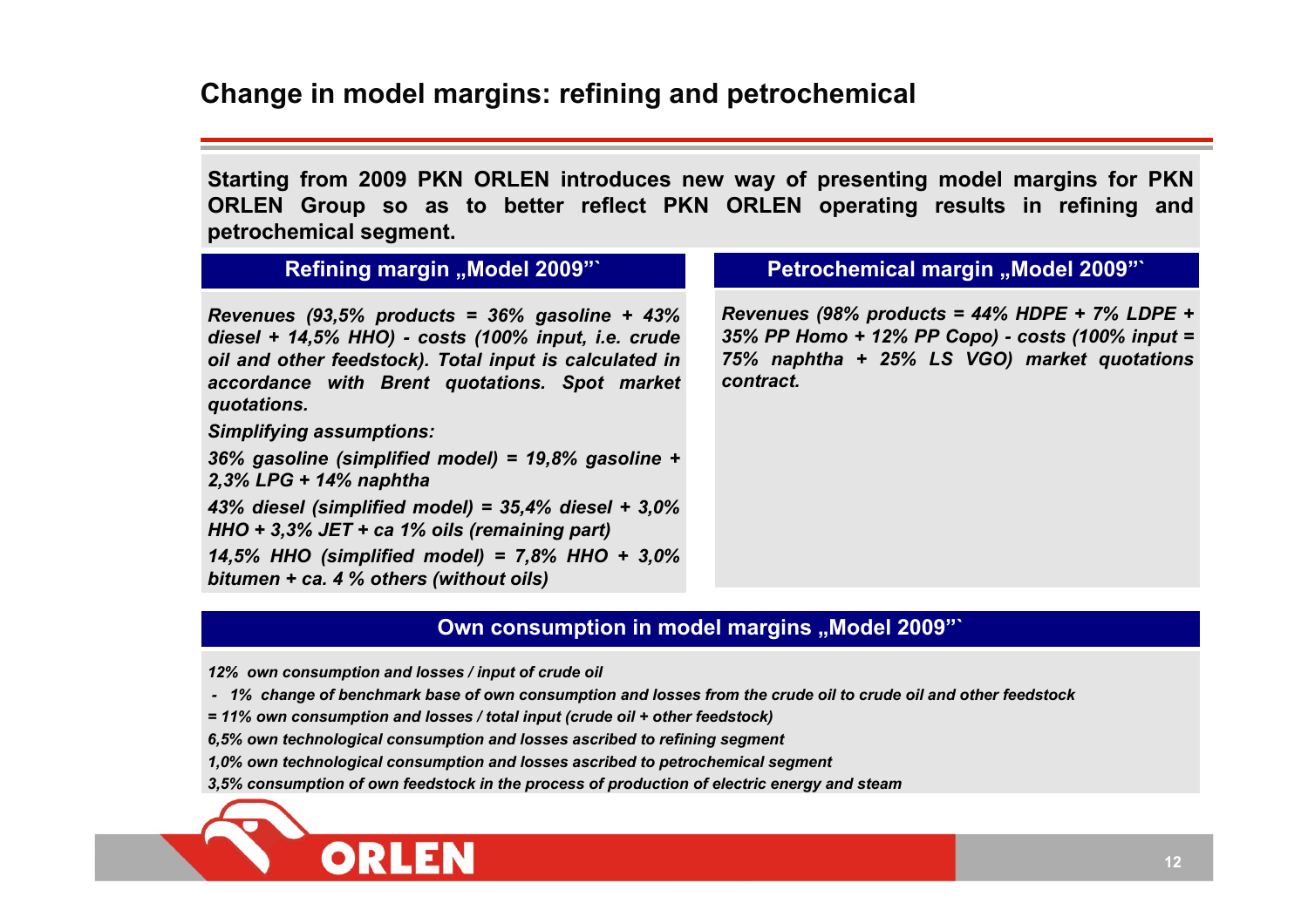

# **Thank you for your attention**

**For more information on PKN ORLEN, please contact Investor Relations Department: telephone: + 48 24 365 33 90 fax + 48 24 365 56 88 e-mail: ir@orlen.pl www.orlen.pl**